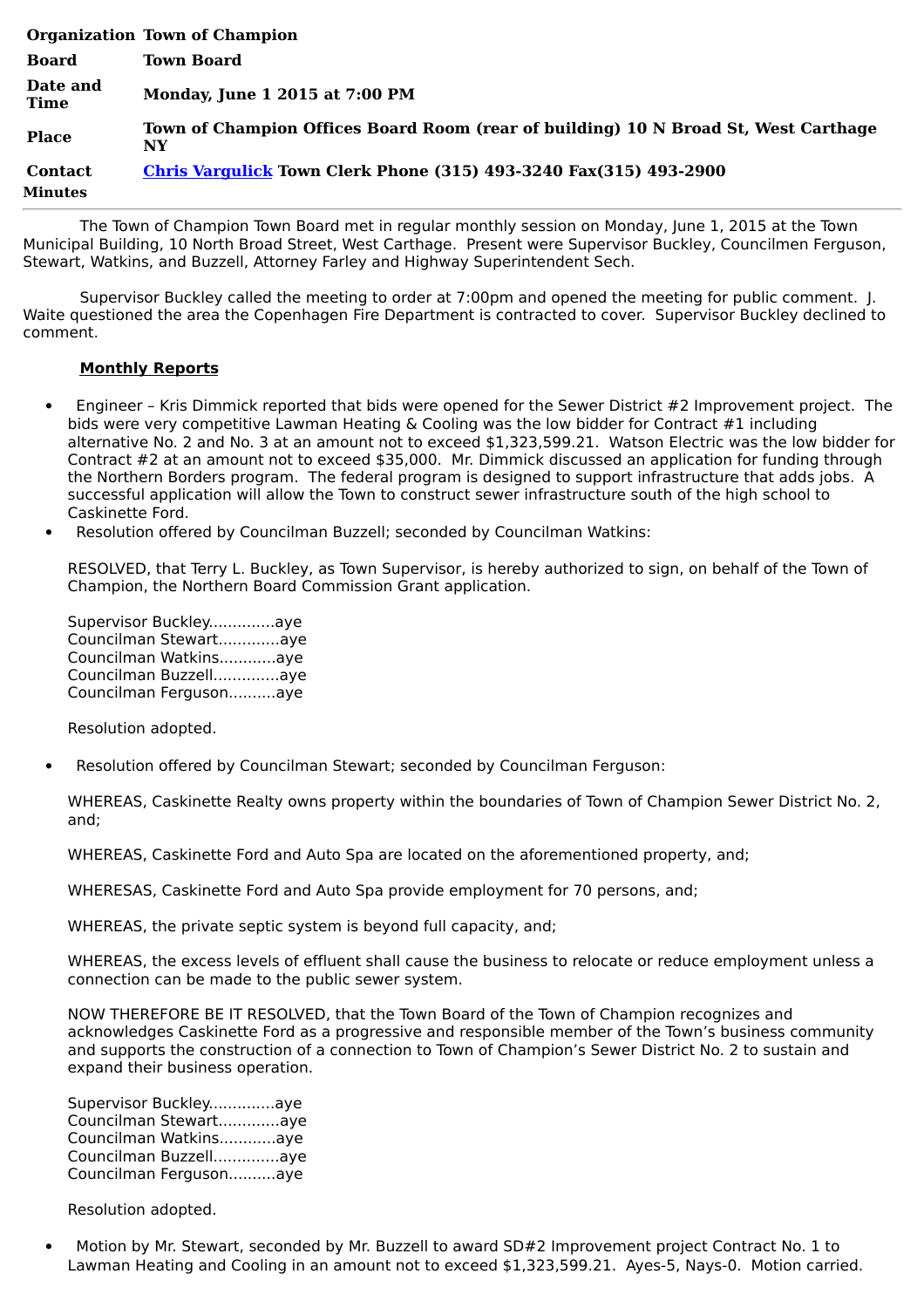- Motion by Mr. Ferguson, seconded by Mr. Stewart to award SD#2 Improvement project Contract No. 2 to Watson Electric in an amount not to exceed \$35,000. Ayes-5, Nays-0. Motion carried.
- · Resolution offered by Councilman Stewart; seconded by Councilman Ferguson:

RESOLVED, that the revised Legal and Bonding items on the Sewer District #2 Improvement project Form E, dated 5/29/2015, reflect the "not to exceed" figures.

| Supervisor Buckleyaye  |  |
|------------------------|--|
| Councilman Stewartaye  |  |
| Councilman Watkinsaye  |  |
| Councilman Buzzellaye  |  |
| Councilman Fergusonaye |  |

Resolution adopted.

- · Councilmen Mr. Ferguson informed members that Sarah Bulloch has been hired to replace John McHugh by the CIDC.
- · Highway Superintendent Mr. Sech reported the following activities: roads graded and rolled; pipes ordered in preparation for paving; grinder in place by mid-June; equipment maintenance including a new fuel tank on the International and a new seat on the Case loader; roadside mowing will begin as weather permits; the screen is set-up in the gravel pit; and assistance in the Village.
- · Assessor Mr. Vargulick reported that the Board of Assessment Review received eight (8) complaints for their consideration.
- · Planning Board/ZEO Mr. LaBarge reported that the Planning Board is continuing their review of a number of site plans. Permits were issued for construction.
- Parks/Historian Mrs. Thornton reported that the park has welcomed its first visitors and that flowers have been planted. Supervisor Buckley thanked the Highway Department for mulching the beds and maintaining the park. A book signing for *Stone Houses of Jefferson County* will be held at the Hiram Hubbard House on June 18<sup>th</sup> followed by a potluck dinner and presentation about the writing of the book at the Champion Grange. Mrs. Thornton discussed the annual 4<sup>th</sup> of July parade. Mrs. Thornton encouraged persons to enter vintage vehicles and farm equipment. The parade will be followed by the traditional Champion Grange chicken barbeque and the ringing of the General Henry Champion bell at 2:00pm in remembrance of President John F. Kennedy's proclamation that "freedom ring".
- · Circuit Rider Ms. Amyot informed the Board that the summer swim program will open on July 1, 2015.

Motion by Mr. Buzzell, seconded by Mr. Stewart to approve the minutes of May 4, 2015 as presented. Ayes-5, Nays-0. Motion carried.

Motion by Mr. Stewart, seconded by Mr. Buzzell to pay the following bills as presented:

Ayes-5, Nays-0. Motion carried.

The Supervisor's report was read and discussed. Motion by Mr. Watkins, seconded by Mr. Ferguson to accept the report as presented. Ayes-5, Nays-0. Motion carried.

## **New Business**

- · Board members reviewed a letter from Randy Harris requesting that the Board lower the speed limit on Martin Street from 55mph to 25mph due to the road's narrowness and pedestrian's using the road. Mr. Buzzell noted that the road was short and felt that additional signage stating "speed zone ahead" could alleviate the concern. Mr. Sech stated that police officers cannot enforce a speed reduction without a lower speed zone. Motion by Mr. Watkins, seconded by Mr. Stewart to refer a request to the County to lower the speed from 55mph to 30mph on Martin Street. Ayes-5, Nays-0. Motion carried. Highway Superintendent Sech was asked to speak to the Village Superintendent about additional signage.
- · Motion Mr. Stewart, seconded by Mr. Ferguson to go into executive session to discuss litigation. Ayes-5, Nays-0. Motion carried. Executive session began at 7:50pm.
- Motion by Mr. Stewart, seconded by Mr. Ferguson to return to open session. Ayes-5, Nays-0. Open session resumed at 8:07pm
- Motion by Mr. Ferguson, seconded by Mr. Stewart to authorize the Supervisor to execute an engagement letter with Robert J. Slye, Esq. to defend all claims against the Town of Champion and the Village of West